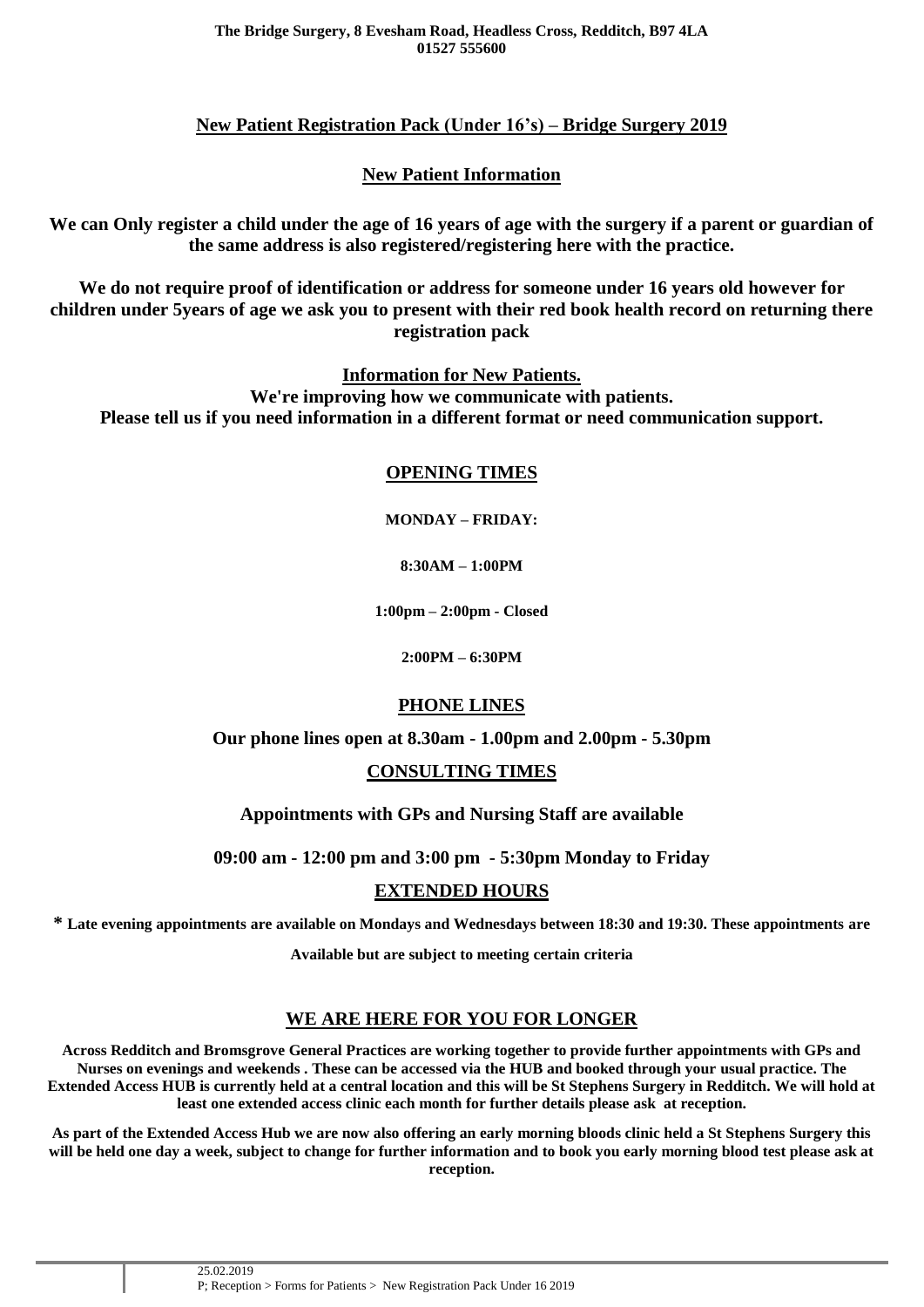| Title                                          |                                                                                                                                                                                                                                                                                           |                        |
|------------------------------------------------|-------------------------------------------------------------------------------------------------------------------------------------------------------------------------------------------------------------------------------------------------------------------------------------------|------------------------|
| Surname                                        |                                                                                                                                                                                                                                                                                           |                        |
| Forename                                       |                                                                                                                                                                                                                                                                                           |                        |
| Middle Name(s)                                 |                                                                                                                                                                                                                                                                                           |                        |
| Date of Birth                                  |                                                                                                                                                                                                                                                                                           |                        |
| <b>NHS Number</b>                              |                                                                                                                                                                                                                                                                                           |                        |
| Gender                                         |                                                                                                                                                                                                                                                                                           |                        |
| $\overline{\text{Previous } \text{Sumame(s)}}$ |                                                                                                                                                                                                                                                                                           |                        |
| (where applicable)                             |                                                                                                                                                                                                                                                                                           |                        |
| Town & Country of Birth                        |                                                                                                                                                                                                                                                                                           |                        |
|                                                | In order that we may take into account a patient's culture, religion and<br>background when providing appropriate individual care, your assistance in<br>completing this section is greatly appreciated as it helps us to improve our<br>policies and practices Please Circle appropriate |                        |
|                                                | <b>White British</b>                                                                                                                                                                                                                                                                      | Pakistani              |
| Ethnicity                                      | White Irish                                                                                                                                                                                                                                                                               | Bangladeshi            |
|                                                | White Other                                                                                                                                                                                                                                                                               | Other Asian background |
|                                                | White & Black Caribbean                                                                                                                                                                                                                                                                   | <b>Black Caribbean</b> |
|                                                | White & Black African                                                                                                                                                                                                                                                                     | <b>Black African</b>   |
|                                                | White & Asian                                                                                                                                                                                                                                                                             | Other Black background |
|                                                | Other Mixed background                                                                                                                                                                                                                                                                    | Chinese                |
|                                                | Indian                                                                                                                                                                                                                                                                                    | Any Other              |
| Main Language                                  |                                                                                                                                                                                                                                                                                           |                        |
| Interpreter Required?                          | Yes<br>No                                                                                                                                                                                                                                                                                 |                        |

| <b>HOME ADDRESS:</b>    |                                                                        |
|-------------------------|------------------------------------------------------------------------|
| House Name\Flat Number  |                                                                        |
| Number & Street         |                                                                        |
| Locality                |                                                                        |
| Town                    |                                                                        |
| County                  |                                                                        |
| Postcode                |                                                                        |
| <b>CONTACT DETAILS:</b> |                                                                        |
| Home Telephone          |                                                                        |
| Mobile Telephone        |                                                                        |
| <b>Email Address</b>    |                                                                        |
| PATIENT CONTACTS:       |                                                                        |
| Next of Kin/Parental    | (where appropriate list all contacts who have parental responsibility) |
| Responsibility          |                                                                        |
| Relationship            |                                                                        |
| <b>Telephone Number</b> |                                                                        |

# **Children Under 5years of ages**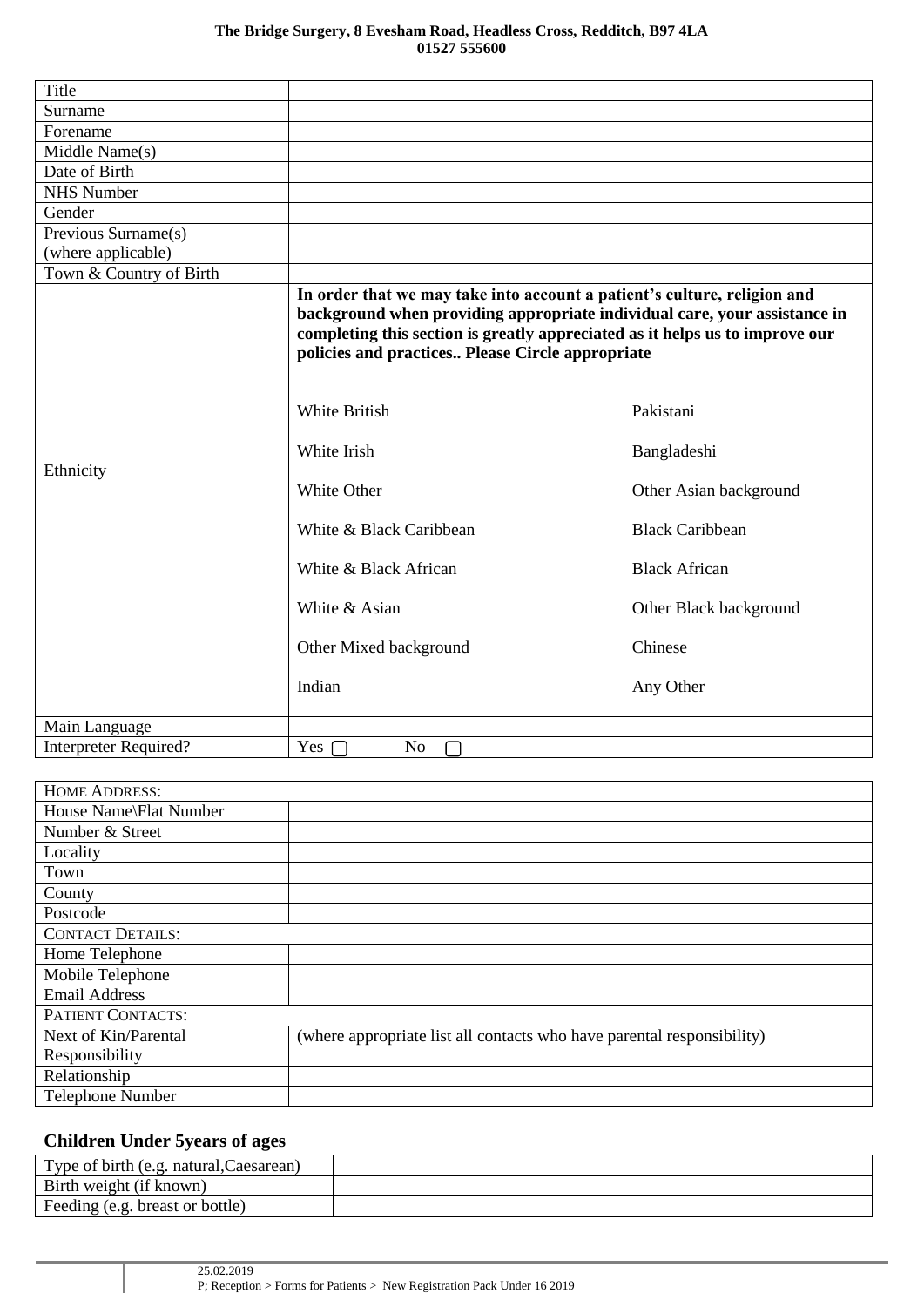#### **The Bridge Surgery, 8 Evesham Road, Headless Cross, Redditch, B97 4LA 01527 555600**

#### **PLEASE HELP US TRACE YOUR PREVIOUS MEDICAL RECORDS BY PROVIDING THE FOLLOWING:**

| Previous address in the UK    |  |
|-------------------------------|--|
|                               |  |
|                               |  |
|                               |  |
| Name & Address of previous GP |  |
|                               |  |
|                               |  |
|                               |  |

#### **IF YOU ARE FROM ABROAD:**

| Your first UK address where registered |  |
|----------------------------------------|--|
| with a GP                              |  |
| If previously resident in UK; date of  |  |
| leaving                                |  |
| Date you arrived in the UK:            |  |

# **Please note all details of children under 5 are passed to the Health Visiting Team for Child Health Surveillance**

# **HEALTH INFORMATION**:

| Heart disease/Angina                                                                               | <b>High Blood Pressure</b> |                                                                                                            |
|----------------------------------------------------------------------------------------------------|----------------------------|------------------------------------------------------------------------------------------------------------|
| Asthma                                                                                             | <b>COPD</b>                |                                                                                                            |
| <b>Diabetes</b>                                                                                    | Epilepsy                   |                                                                                                            |
| Stroke/TIA                                                                                         | Cancer                     |                                                                                                            |
| Hypo/Hyperthyroidism                                                                               | Dementia                   |                                                                                                            |
| <b>Rheumatoid Arthritis</b>                                                                        | Osteoporosis               |                                                                                                            |
| <b>High Cholesterol</b>                                                                            | Other                      |                                                                                                            |
|                                                                                                    |                            |                                                                                                            |
| <b>If Other Please Specify:</b>                                                                    |                            |                                                                                                            |
| Do You have any Allergies? (e.g Antibiotics/Foods/Bee Stings/Latex)<br><b>YES</b><br>NO            |                            |                                                                                                            |
| <b>If YES Please Specify:</b>                                                                      |                            |                                                                                                            |
| If you Have a Family History of any of the above Conditions Please State including which Relative: |                            |                                                                                                            |
|                                                                                                    |                            |                                                                                                            |
|                                                                                                    |                            |                                                                                                            |
| please enter details: (please continue on separate sheet if needed)                                |                            | Has your child ever suffered from any important medical illness, operation or admission to hospital? If so |
| Condition                                                                                          | Year Diagnosed             | Ongoing?                                                                                                   |
|                                                                                                    |                            | Yes<br><b>No</b>                                                                                           |
|                                                                                                    |                            | No<br>Yes                                                                                                  |
|                                                                                                    |                            | Yes<br>No                                                                                                  |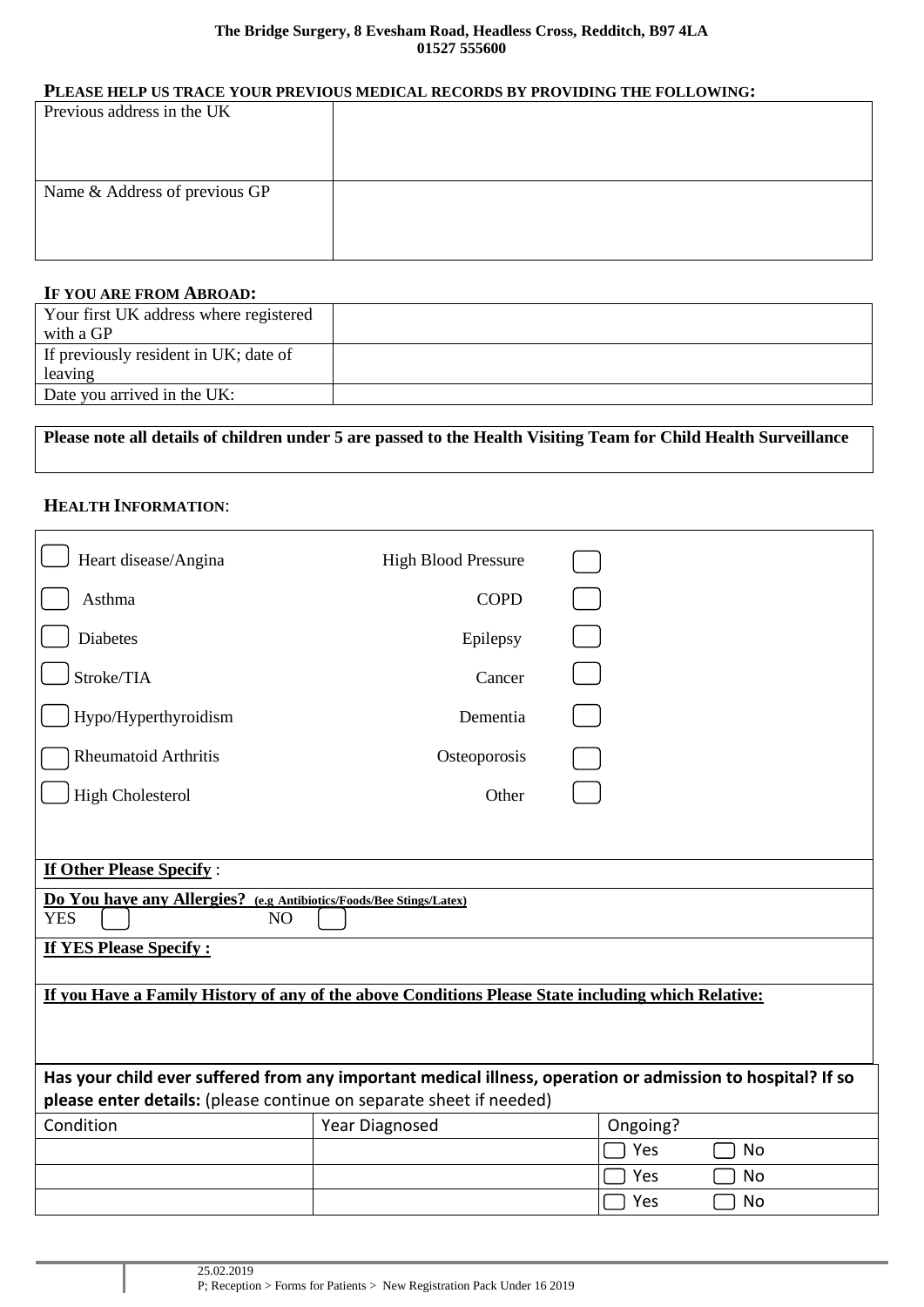#### **The Bridge Surgery, 8 Evesham Road, Headless Cross, Redditch, B97 4LA 01527 555600**

| Does your child have any allergies?(e.g. antibiotics, food, bee sting, | <b>YES</b> | No |
|------------------------------------------------------------------------|------------|----|
| $\text{later}$                                                         |            |    |
| $T^{\alpha}$                                                           |            |    |

|  | If Yes please state: |  |
|--|----------------------|--|
|--|----------------------|--|

|                         |                | <b>Immunisations;</b> If known, please circle the immunisation received and complete the date received; |                |
|-------------------------|----------------|---------------------------------------------------------------------------------------------------------|----------------|
|                         | Date Received: |                                                                                                         | Date Received: |
| <b>Whooping Cough</b>   |                | Polio                                                                                                   |                |
| Tetanus                 |                | HiB                                                                                                     |                |
| Measles                 |                | <b>MMR</b>                                                                                              |                |
| BCG(TB)                 |                | Meningitis                                                                                              |                |
| <b>Booster: Tetanus</b> |                | <b>Booster: Polio</b>                                                                                   |                |
| Booster: Diptheria      |                | <b>Booster: MMR</b>                                                                                     |                |

| Weight (if known)   | Height (if known)                                                                                                       |  |
|---------------------|-------------------------------------------------------------------------------------------------------------------------|--|
| $(st\,bs$ or $Kgs)$ | $({\rm ft}\rangle$ " or metres)                                                                                         |  |
|                     | Please List any current medications or If you have a repeat medication slip from your previous GP please attach to this |  |
| form:               |                                                                                                                         |  |

#### **Identifying Young Carers, Does your child look after a relative that is unable to care for themselves due to a physical, mental impairment or age?**

| <b>YES</b><br>NO                                                                    |
|-------------------------------------------------------------------------------------|
| If so, we would like to support you and ask that you please complete the following: |
| Name of the person you are Caring for:                                              |
| Address :                                                                           |
|                                                                                     |

# **Identifying Patients with Disabilities and other needs - Are you:** registered blind partially sighted registered deaf registered deaf/blind on the learning disabilities register  $h \qquad$  a visual impairment have hearing difficulties  $\mathbf{q}$  be a hearing aids Do you have any information or communication needs when attending the surgery or receiving calls and letters from us? Are you happy for these requirements to be shared with other healthcare professionals? Yes No

| <b>Electronic Prescription Service:</b>                                  |  |
|--------------------------------------------------------------------------|--|
| The practice can now send your prescription to your preferred pharmacy   |  |
| electronically. If you have previously nominated a pharmacy in another   |  |
| area and you now wish to change to a local pharmacy, please inform us of |  |
| your preferred pharmacy:                                                 |  |